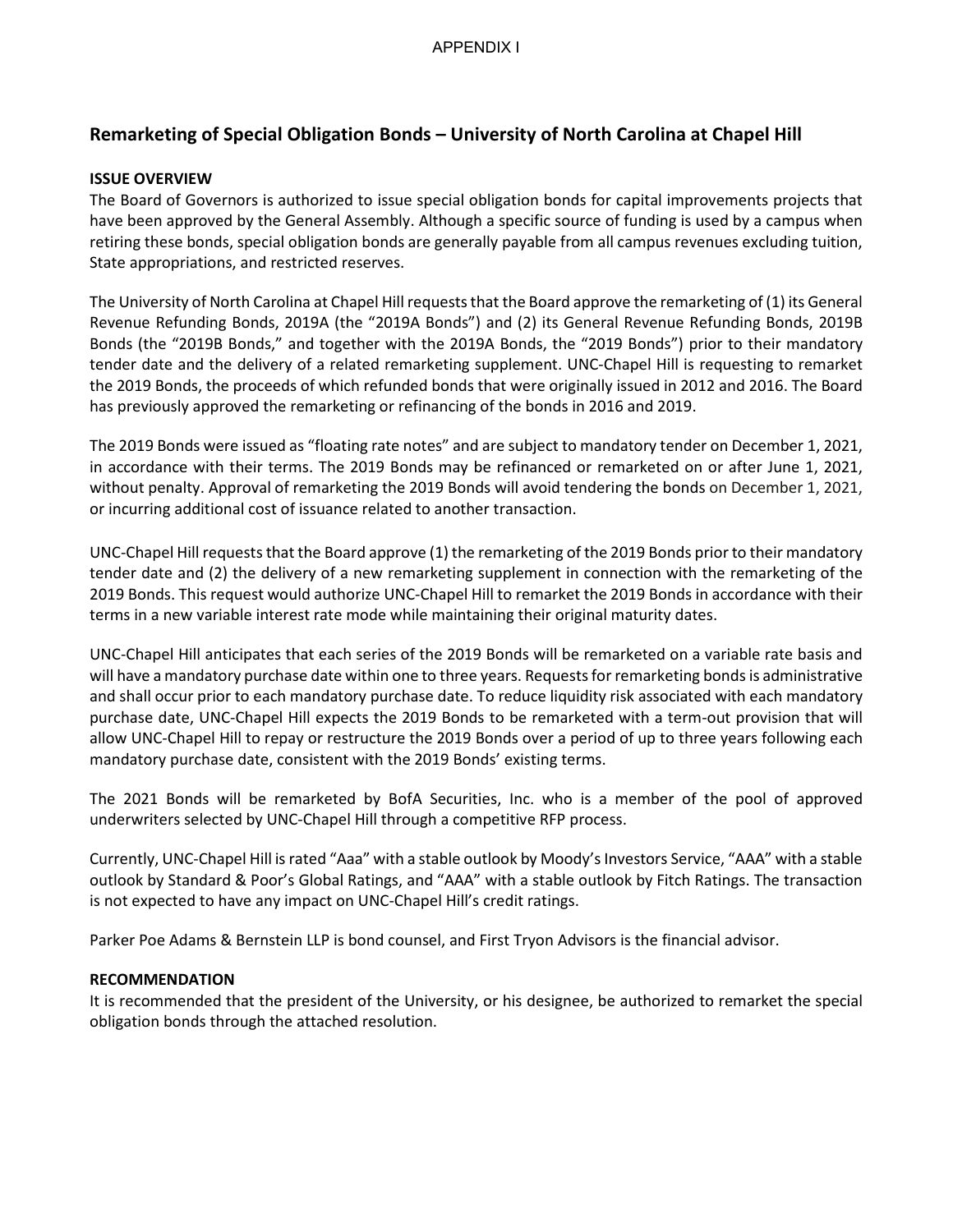#### APPENDIX I

### **RESOLUTION OF THE BOARD OF GOVERNORS OF THE UNIVERSITY OF NORTH CAROLINA SYSTEM AUTHORIZING THE CONVERSION AND REMARKETING OF SPECIAL OBLIGATION BONDS FOR THE UNIVERSITY OF NORTH CAROLINA AT CHAPEL HILL**

*WHEREAS*, by Chapter 116 of the General Statutes of North Carolina, the Board of Governors (the *"Board"*) of the University of North Carolina System (the *"UNC System"*) is vested with general control and supervision of the constituent institutions of the UNC System; and

*WHEREAS,* the Board is authorized by Chapter 116D of the General Statutes of North Carolina (the *"Act"*) to issue, subject to the approval of the Director of the Budget, at one time or from time to time, (1) special obligation bonds of the Board for the purpose of paying all or any part of the cost of acquiring, constructing, or providing special obligation bond projects and (2) refunding bonds for the purpose of refunding any bonds by the Board under the Act or under any Article of Chapter 116 of the General Statutes of North Carolina, including the payment of any redemption premium on them and any interest accrued or to accrue to the date of redemption of the bonds refunded; and

*WHEREAS*, the Board has previously issued the University of North Carolina at Chapel Hill General Revenue Refunding Bonds, Series 2019A and the University of North Carolina at Chapel Hill General Revenue Refunding Bonds, Series 2019B (the *"2019 Bonds"*), the proceeds of which were used to refinance the construction, renovation, improvement, equipping and furnishing of certain facilities on the UNC Chapel Hill campus, under the General Indenture and Series Indenture, Number 16 dated as of February 1, 2019 (the *"Sixteenth Series Indenture"*) between the Board and the Trustee;

*WHEREAS*, the Board has determined to convert the interest rate and remarket the 2019 Bonds that are subject to mandatory tender by their terms on December 1, 2021 in accordance with the Sixteenth Series Indenture;

*WHEREAS,* in connection with the remarketing of the 2019 Bonds, the Board has determined to cause to be prepared and delivered a Remarketing Supplement (the *"2019 Bonds Remarketing Supplement"*), a form of which has been made available to the Board;

*NOW, THEREFORE, BE IT RESOLVED* by the Board as follows:

Section 1. *Remarketing of 2019 Bonds.* That the Board authorizes the conversion of the interest rate and remarketing of the 2019 Bonds in accordance with the terms of the Sixteenth Series Indenture. The Authorized Officers, be and they hereby are each authorized, empowered and directed to execute and deliver such amendments to the Sixteenth Series Indenture for and on behalf of the Board as shall to them seem necessary, desirable or appropriate in remarketing the 2019 Bonds. BofA Securities, Inc. (the *"Remarketing Agent"*) is hereby appointed as the Remarketing Agent for the remarketing of the 2019 Bonds. The Vice Chancellor for Finance and Operations at UNC-Chapel Hill, in consultation with the SVP-Finance, is authorized and directed to establish the terms for the remarketing of the 2019 Bonds in accordance with the Sixteenth Series Indenture. The 2019 Bonds may be remarketed at a premium to provide funds, in addition to funds to pay the tender price of the 2019 Bonds, to pay the costs of issuance related to the remarketing of the 2019 Bonds. The form, terms and content of the 2019 Bonds Remarketing Supplement be and the same hereby are in all respects authorized, approved and confirmed, and the use of the 2019 Bonds Remarketing Supplement by the Remarketing Agent in connection with the remarketing of the 2019 Bonds is hereby in all respects authorized, approved, ratified and confirmed. The Chairman of the Board, the President, the SVP-Finance and Vice Chancellor for Finance and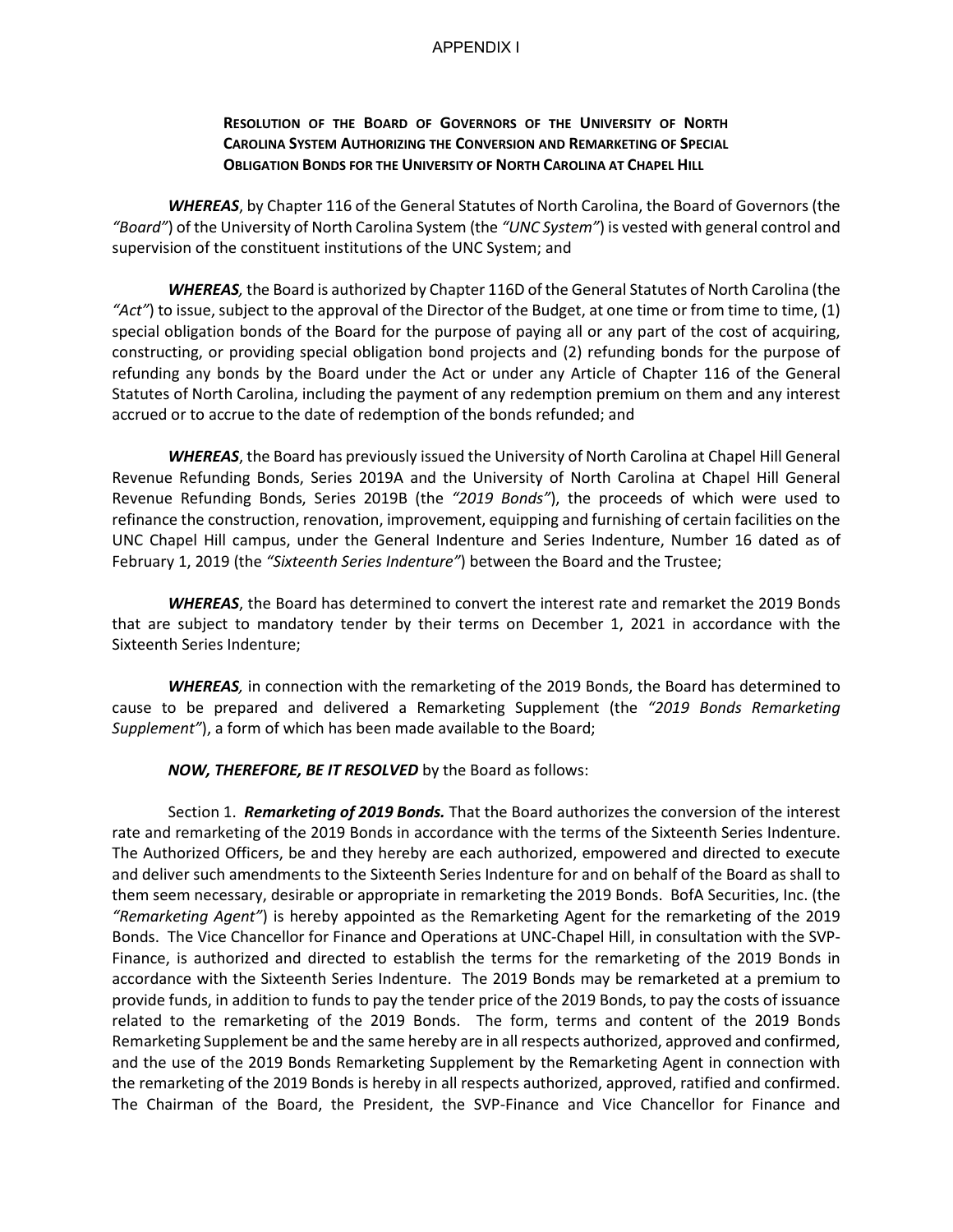Operations of UNC Chapel Hill, individually or collectively, be and they hereby are each authorized, empowered and directed to deliver the 2019 Bonds Remarketing Supplement for and on behalf of the Board in substantially the form and content of the 2019 Bonds Remarketing Supplement presented to the Board, but with such changes, modifications, additions or deletions therein as shall to them seem necessary, desirable or appropriate.

Section 2. *General Authority.* From and after the execution and delivery of the documents hereinabove authorized, the Authorized Officers are each hereby authorized, empowered and directed to do all such acts and things and to execute all such documents as may be necessary to carry out and comply with the provisions of said documents as executed, and are further authorized to take any and all further actions to execute and deliver any and all other documents as may be necessary to remarketing of the 2019 Bonds and otherwise contemplated by this Resolution. Any provision in this Resolution that authorizes more than one officer to take certain actions shall be read to permit such officers to take the authorized actions either individually or collectively. The Chancellor and the Vice Chancellor for Finance and Operations at UNC-Chapel Hill, or their respective designees, individually or collectively, are hereby authorized to execute and deliver all documents and take such actions as may be necessary to the ongoing administration and the remarketing of the 2019 Bonds and otherwise contemplated by this Resolution on behalf of UNC-Chapel Hill.

Section 3. *Conflicting Provisions.* All resolutions or parts thereof of the Board in conflict with the provisions herein contained are, to the extent of such conflict, hereby superseded and repealed.

Section 4. *Effective Date.* This Resolution is effective immediately on the date of its adoption.

 *PASSED, ADOPTED, AND APPROVED* this 27th day of May, 2021.